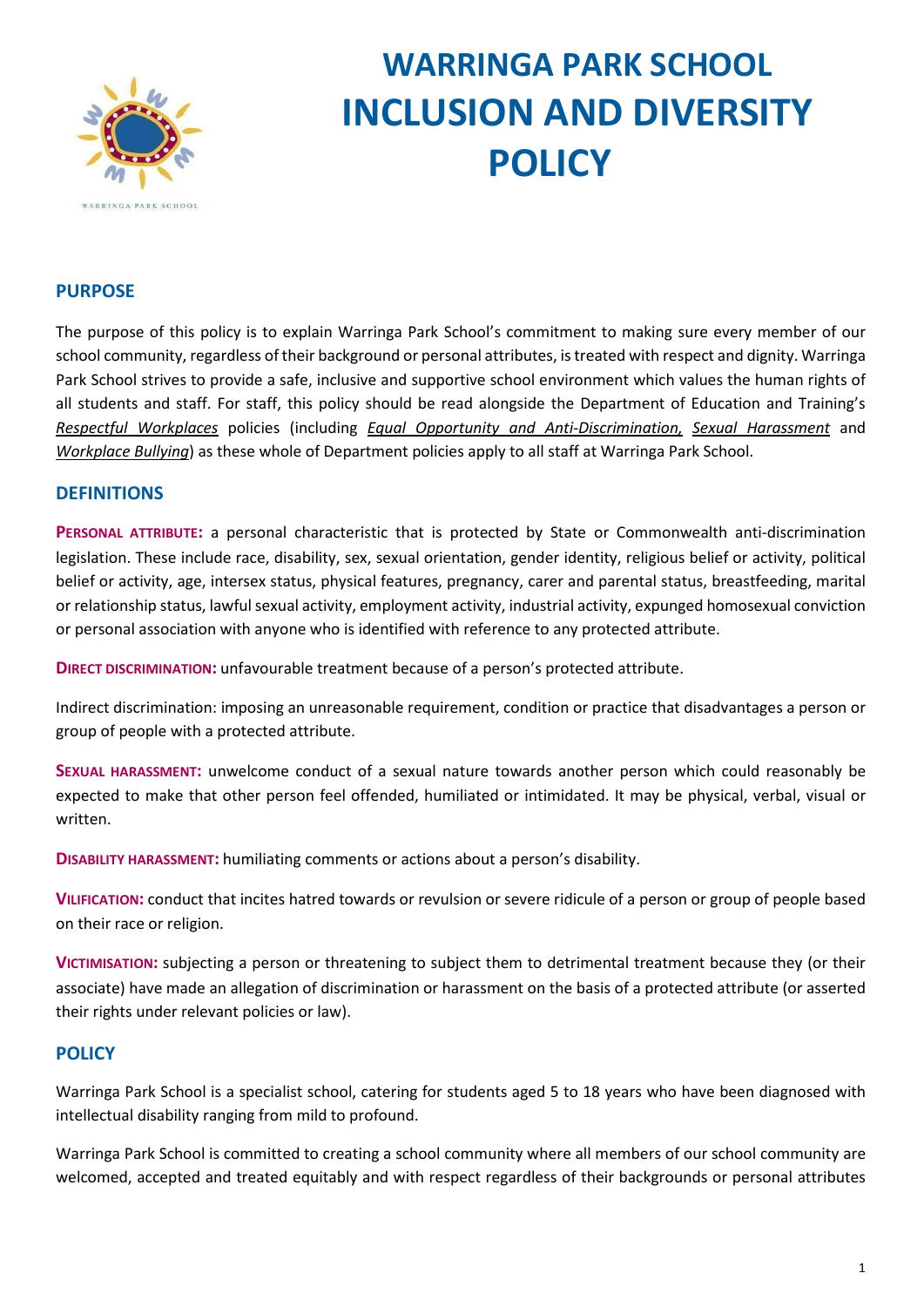such as race, language, religious beliefs, gender identity, disability or sexual orientation so that they can participate, achieve and thrive at school.

Warringa Park School acknowledges and celebrates the diversity of backgrounds and experiences in our school community and we will not tolerate behaviours, language or practices that label, stereotype or demean others. At Warringa Park School we value the human rights of every student and we take our obligations under antidiscrimination laws and the Charter of Human Rights and Responsibilities seriously.

Warringa Park School will:

- Actively nurture and promote a culture where everyone is treated with respect and dignity
- ensure that students are not discriminated against (directly or indirectly) and where necessary, are reasonably accommodated to participate in their education and school activities (e.g., schools sports, concerts, formals) on the same basis as their peers
- acknowledge and respond to the diverse needs, identities and strengths of all students
- encourage empathy and fairness towards others
- challenge stereotypes that promote prejudicial and biased behaviours and practices
- contribute to positive learning, engagement and wellbeing outcomes for students
- respond to complaints and allegations appropriately and ensure that students are not victimised.

Bullying, unlawful discrimination, harassment, vilification and other forms of inappropriate behaviour targeting individuals or groups because of their personal attributes will not be tolerated at Warringa Park School. We will take appropriate measures, consistent with our Student Wellbeing and Engagement and Bullying policies to respond to students who demonstrate these behaviours at our school.

Students who may have experienced or witnessed this type of behaviour are encouraged to speak up and to let their teachers, parents or carers know about those behaviours to ensure that inappropriate behaviour can be addressed.

# **INCLUSIVE EDUCATION**

An inclusive education system enables all students to be welcomed, accepted and engaged so that they can participate, achieve and thrive in school life. Inclusive education:

- ensures that students with disabilities are not discriminated against and are accommodated to participate in education on the same basis as their peers
- acknowledges and responds to the diverse needs, identities and strengths of all students
- occurs when students with disabilities and additional needs are treated with respect and are involved in making decisions about their education
- benefits students of all abilities in the classroom and fosters positive cultural change in attitudes and beliefs about disability, in and beyond the school environment
- contributes to positive learning, engagement and wellbeing outcomes for students.

# **VICTORIAN SHARE PRINCIPLES FOR INCLUSIVE EDUCATION**

The following principles provide guidance for all members of the school community on the main features of inclusive education.

## **S: STUDENT-CENTRED**

Inclusive education involves students, in collaboration with their peers and/or carers, in decision-making processes as respected partners in education.

## **H: HUMAN RIGHTS FOCUSED**

Inclusive education is supported by and is the realisation of a human rights-based approach to education. International human rights principles and Victoria's Charter of Human Rights and Responsibilities Act 2006 provide a framework for every Victorian to be treated with dignity and respect and to enjoy their human rights without discrimination.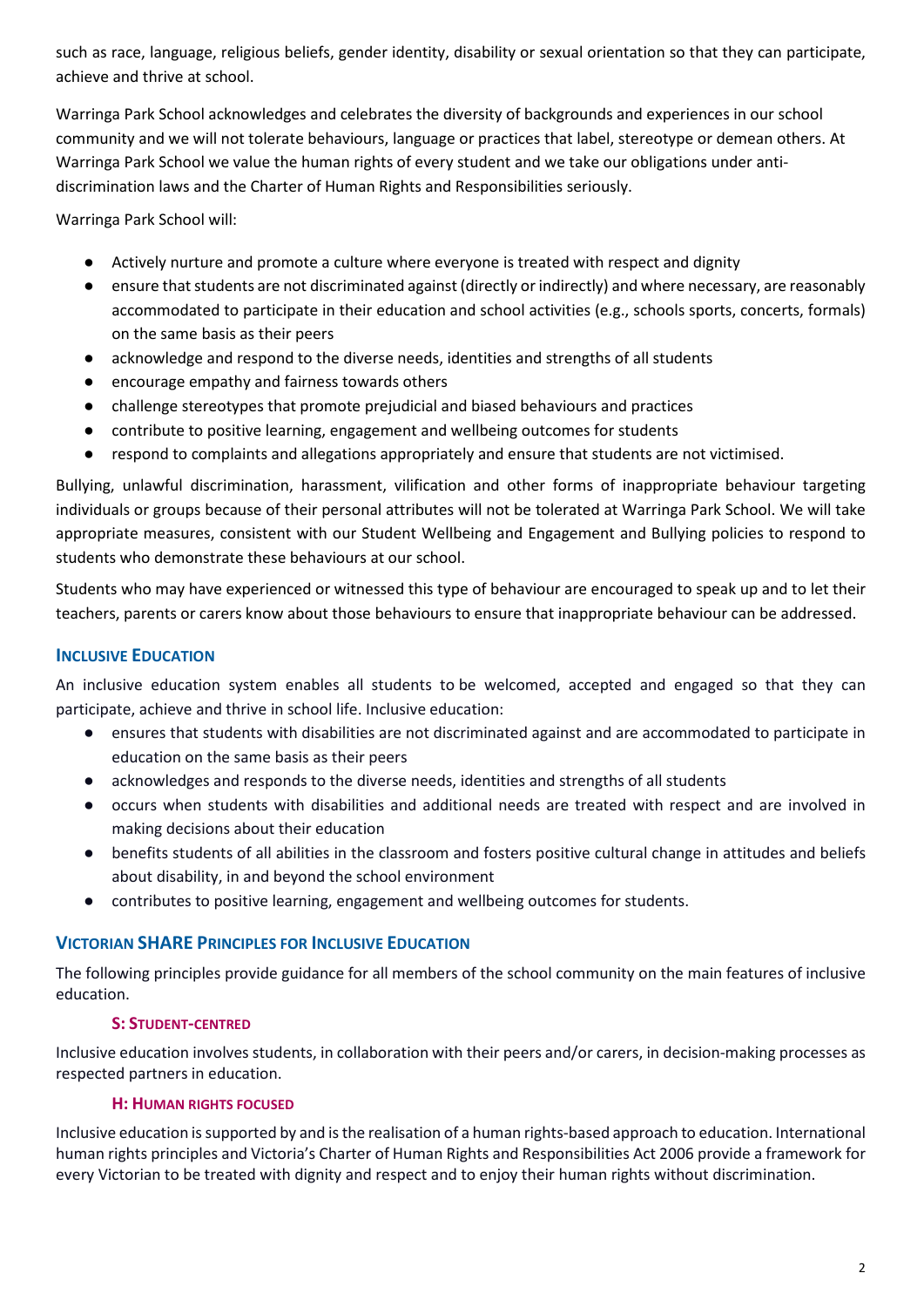#### **A: ACKNOWLEDGES STRENGTHS**

Inclusive education recognises that each child and young person is unique. It focuses on a strengths-based, personalised approach to education that celebrates and welcomes difference to maximize learning, engagement and wellbeing outcomes.

#### **R: RESPECTS LEGAL OBLIGATIONS**

Inclusive education enables schools to uphold legal obligations to make reasonable adjustments for all students with disabilities. Reasonable adjustments assist all students to participate in education on the same basis as their peers without a disability.

#### **E: EVIDENCE-BASED**

Inclusive education uses contemporary evidence-based practices known to be effective in responding to individual student needs and improving student outcomes.

### **LEGAL OBLIGATIONS**

Schools have legal obligations that include the provision of educational opportunities, duty of care, occupational health and safety, upholding of human rights, and the prevention of discrimination, see: [Legal Obligations](https://www.education.vic.gov.au/school/teachers/studentmanagement/Pages/legalobligations.aspx)

All schools, as education providers, must comply with the Equal Opportunity Act 2010 (Vic), the Disability Discrimination Act 1992 (Cth) and also the Disability Standards for Education 2005 (Cth) (the Standards), see: [Disability](https://www.education.vic.gov.au/school/teachers/learningneeds/Pages/legislation.aspx)  [Standards](https://www.education.vic.gov.au/school/teachers/learningneeds/Pages/legislation.aspx)

The Standards cover enrolment, participation, curriculum development, student support services and the elimination of harassment and victimisation, and provides guidance for schools on:

- the rights of students with disabilities
- the legal obligations on education provider
- some of the measures that would demonstrate compliance.

The Standards apply to all students with disabilities, not just those who are eligible for support under targeted funding programs. Additional resources provided to schools do not define or limit the support provided for student disabilities.

#### **REASONABLE ADJUSTMENTS**

Warringa Park School also understands that it has a legal obligation to make reasonable adjustments to accommodate students with disabilities. A reasonable adjustment is a measure or action taken to assist students with disabilities to participate in their education on the same basis as their peers. Reasonable adjustments will be made for students with disabilities in consultation with their parents or carers, their teachers and if appropriate, their treating practitioners. Our school may consult through Student Support Group processes and in other less formal ways.

## **FURTHER INFORMATION AND RELATED POLICIES**

- Bullying Prevention Policy
- Child Safety Code of Conduct
- Digital Learning Policy (Internet, Social Media, Digital Devices) and Acceptable Use Agreements
- Enrolment Policy
- Statement of Values and School Philosophy Policy
- Student Welfare and Engagement Policy

For staff, please see the Department'[s](https://www2.education.vic.gov.au/pal/equal-opportunity/policy-and-guidelines) [Equal Opportunity and Anti-Discrimination Policy](https://www2.education.vic.gov.au/pal/equal-opportunity/policy-and-guidelines)[,](https://www2.education.vic.gov.au/pal/sexual-harassment/policy-and-guidelines) [Sexual Harassment Policy](https://www2.education.vic.gov.au/pal/sexual-harassment/policy-and-guidelines) and [Workplace Bullying Policy](https://www2.education.vic.gov.au/pal/workplace-bullying/policy) which apply to all staff working at our school.